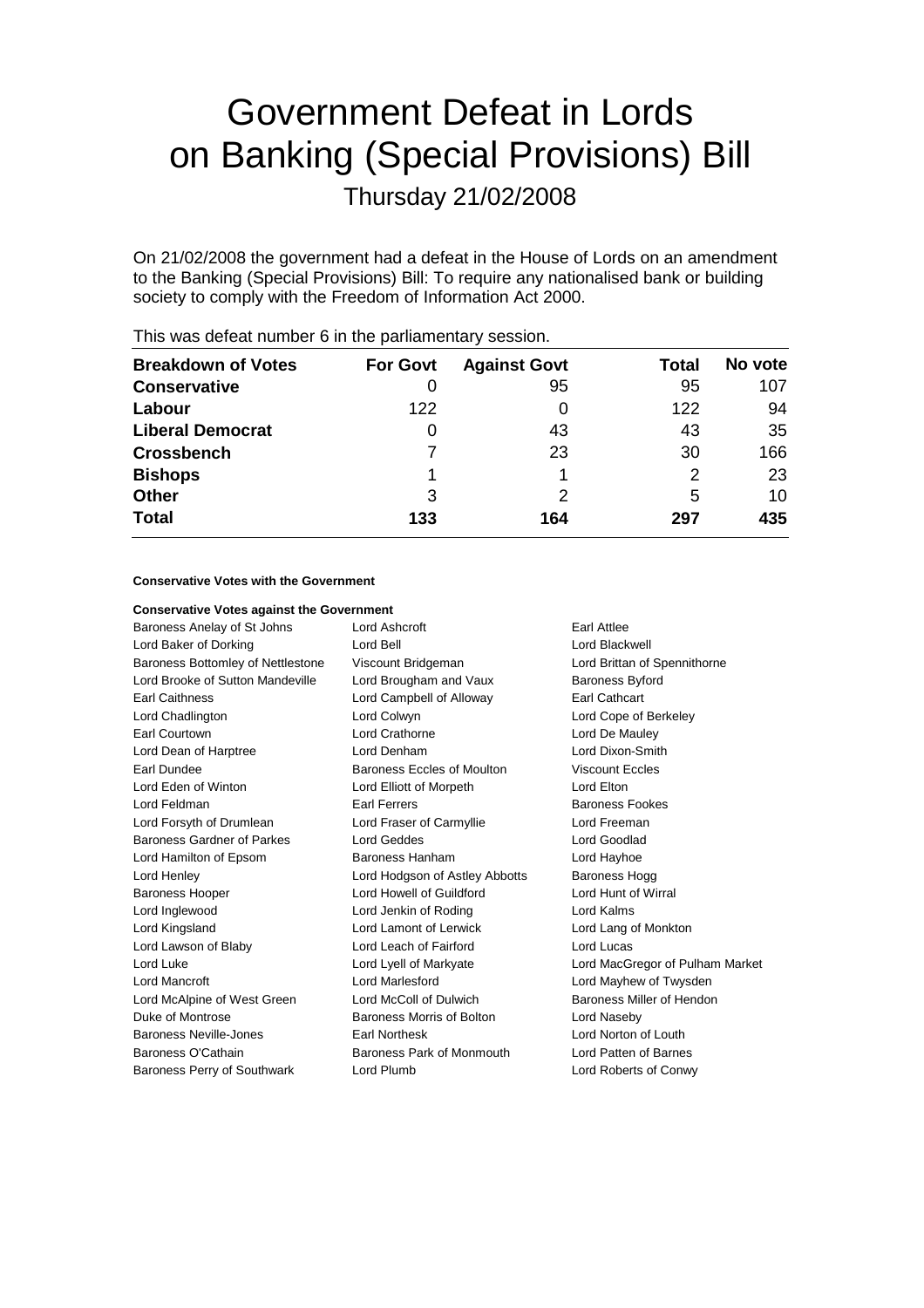Lord Ryder of Wensum Lord Sanderson of Bowden Baroness Seccombe<br>
Earl Selborne Lord Selkirk of Douglas Lord Shaw of Northst Lord Skelmersdale Lord Stewartby Lord Strathclyde Lord Swinfen Lord Taylor of Holbeach Viscount Trenchard Lord Trimble **Baroness Trumpington** Baroness Verma Lord Waldegrave of North Hill Baroness Wilcox

Lord Selkirk of Douglas Lord Shaw of Northstead

## **Labour Votes with the Government**<br>Lord Acton

Lord Ahmed Lord Anderson of Swansea Baroness Andrews Lord Bassam of Brighton Lord Berkeley Lord Bernstein of Craigweil Lord Bilston Lord Boyd of Duncansby Lord Brett Lord Brooke of Alverthorpe Lord Brookman Lord Burlison Lord Carter of Coles Viscount Chandos Lord Christopher Lord Clarke of Hampstead Lord Clinton-Davis Baroness Cohen of Pimlico Lord Corbett of Castle Vale Baroness Crawley Corp. Lord Darzi of Denham Lord Desai Lord Dixon Lord Donoughue Lord Dubs Lord Eatwell Lord Elder Lord Evans of Parkside **Lord Evans of Temple Guiting Construent** Baroness Farrington of Ribbleton Lord Filkin Lord Foster of Bishop Auckland Baroness Gale Baroness Golding Baroness Goudie Baroness Gould of Potternewton Lord Graham of Edmonton Lord Harris of Haringey Lord Harrison Lord Hart of Chilton **Lord Hattersley** Lord Hattersley **Lord Haworth** Baroness Henig **Baroness Hollis of Heigham** Lord Howarth of Newport Baroness Howells of St Davids Lord Howie of Troon Lord Hughes of Woodside Lord Irvine of Lairg Baroness Jones of Whitchurch Lord Jones Lord Jordan Lord Judd Lord King of West Bromwich Lord Kinnock Lord Lea of Crondall Lord Lipsey Lord Lofthouse of Pontefract Lord Macdonald of Tradeston Lord MacKenzie of Culkein Lord Malloch-Brown Baroness Massey of Darwen Lord Maxton Baroness McDonagh Baroness McIntosh of Hudnall Lord McKenzie of Luton Lord Mitchell Lord Moonie Lord Morgan Baroness Morgan of Huyton Baroness Morgan of Drefelin Lord Morris of Aberavon Lord Morris of Manchester Lord Morris of Handsworth Lord Patel of Bradford Lord Paul **Lord Pendry Lord Pendry Lord Paul Lord Plant of Highfield** Lord Prys-Davies Baroness Quin Lord Radice Baroness Ramsay of Cartvale **Lord Rea** Baroness Rendell of Babergh **Baroness** Rendell of Babergh Lord Richard Lord Rooker Lord Rosser Lord Rowlands Baroness Royall of Blaisdon Lord Sawyer Baroness Scotland of Asthal Viscount Simon Lord Snape Lord Taylor of Blackburn Baroness Thornton Lord Tomlinson Baroness Turner of Camden Baroness Uddin Baroness Vadera Baroness Wall of New Barnet Lord Warner **Baroness Warwick of Undercliffe** Lord Wedderburn of Charlton **Lord West of Spithead** Baroness Whitaker Lord Whitty Baroness Wilkins Lord Williams of Elvel Lord Woolmer of Leeds **Lord Young of Norwood Green** 

Baroness Adams of Craigielea Lord Adonis Baroness Ashton of Upholland Lord Bach

Lord Davies of Coity **Lord Davies of Oldham** Baroness Dean of Thornton-le-Fylde Lord Soley **Lord Stone of Blackheath** Baroness Symons of Vernham Dean

**Labour Votes against the Government**

**Liberal Democrat Votes with the Government**